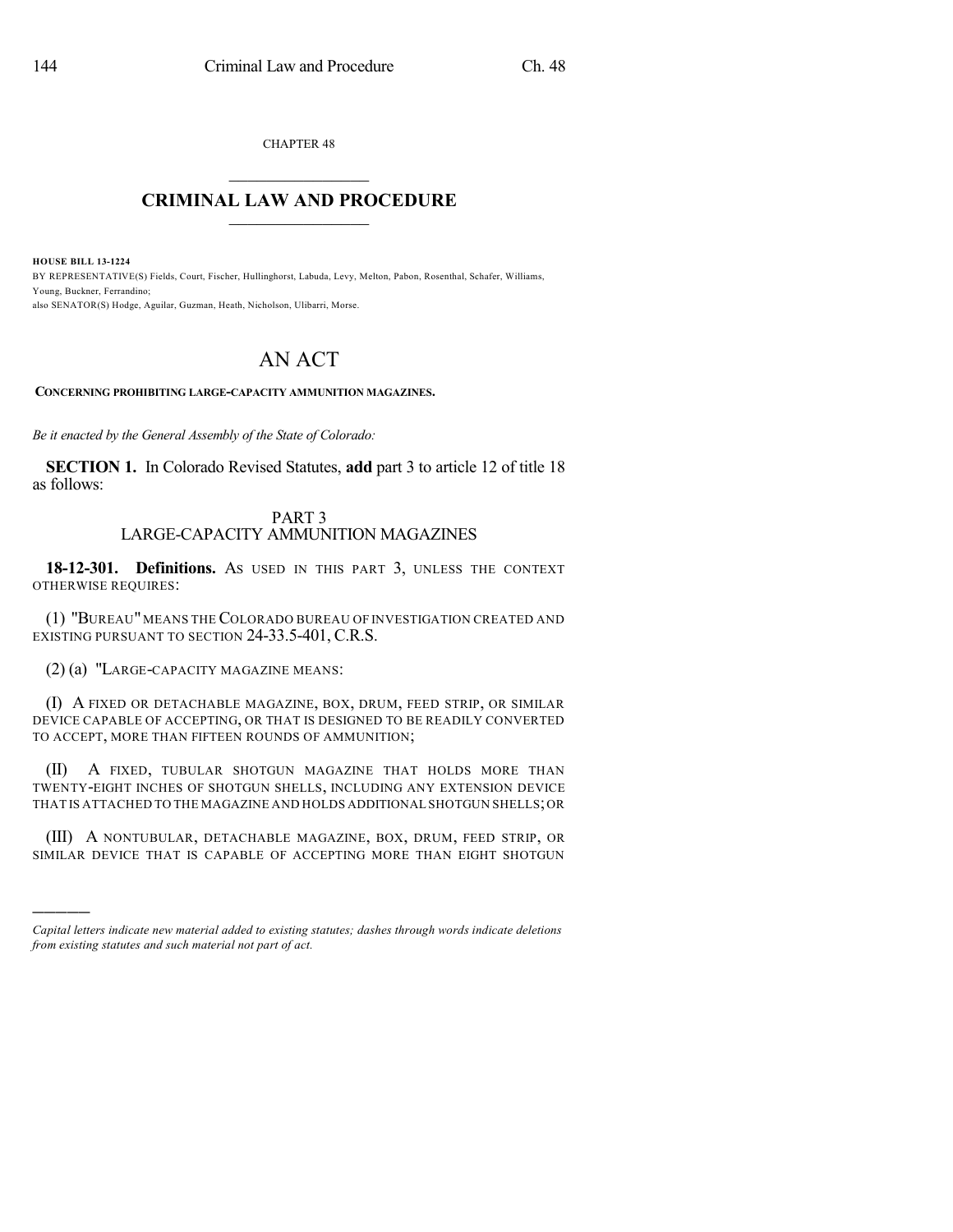SHELLS WHEN COMBINED WITH A FIXED MAGAZINE.

(b) "LARGE-CAPACITY MAGAZINE" DOES NOT MEAN:

(I) A FEEDING DEVICE THAT HAS BEEN PERMANENTLY ALTERED SO THAT IT CANNOT ACCOMMODATE MORE THAN FIFTEEN ROUNDS OF AMMUNITION;

(II) AN ATTACHED TUBULAR DEVICE DESIGNED TO ACCEPT, AND CAPABLE OF OPERATING ONLY WITH, .22 CALIBER RIMFIRE AMMUNITION; OR

(III) A TUBULAR MAGAZINE THAT IS CONTAINED IN A LEVER-ACTION FIREARM.

**18-12-302. Large-capacity magazines prohibited - penalties - exceptions.**  $(1)$  (a) EXCEPT AS OTHERWISE PROVIDED IN THIS SECTION, ON AND AFTER JULY 1, 2013, A PERSON WHO SELLS, TRANSFERS, OR POSSESSES A LARGE-CAPACITY MAGAZINE COMMITS A CLASS 2 MISDEMEANOR.

(b) ANY PERSON WHO VIOLATES SUBSECTION (1) OF THIS SECTION AFTER HAVING BEEN CONVICTED OF A PRIOR VIOLATION OF SAID SUBSECTION (1) COMMITS A CLASS 1 MISDEMEANOR.

(c) ANY PERSON WHO VIOLATES SUBSECTION (1) OF THIS SECTION COMMITS A CLASS 6 FELONY IF THE PERSON POSSESSED A LARGE-CAPACITY MAGAZINE DURING THE COMMISSION OF A FELONY OR ANY CRIME OF VIOLENCE, AS DEFINED IN SECTION 18-1.3-406.

(2) (a) A PERSON MAY POSSESS A LARGE-CAPACITY MAGAZINE IF HE OR SHE:

(I) OWNS THE LARGE-CAPACITY MAGAZINE ON THE EFFECTIVE DATE OF THIS SECTION; AND

(II) MAINTAINS CONTINUOUS POSSESSION OF THE LARGE-CAPACITY MAGAZINE.

(b) IF A PERSON WHO IS ALLEGED TO HAVE VIOLATED SUBSECTION (1) OF THIS SECTION ASSERTS THAT HE OR SHE IS PERMITTED TO LEGALLY POSSESS A LARGE-CAPACITY MAGAZINE PURSUANT TO PARAGRAPH (a) OF THIS SUBSECTION (2), THE PROSECUTION HAS THE BURDEN OF PROOF TO REFUTE THE ASSERTION.

(3) THE OFFENSE DESCRIBED IN SUBSECTION (1) OF THIS SECTION SHALL NOT APPLY TO:

(a) AN ENTITY, OR ANY EMPLOYEE THEREOF ENGAGED IN HIS OR HER EMPLOYMENT DUTIES,THAT MANUFACTURES LARGE-CAPACITY MAGAZINES WITHIN COLORADO EXCLUSIVELY FOR TRANSFER TO, OR ANY LICENSED GUN DEALER, AS DEFINED IN SECTION 12-26.1-106(6), C.R.S., OR ANY EMPLOYEE THEREOF ENGAGED IN HIS OR HER OFFICIAL EMPLOYMENT DUTIES, THAT SELLS LARGE-CAPACITY MAGAZINES EXCLUSIVELY TO:

(I) A BRANCH OF THE ARMED FORCES OF THE UNITED STATES;

(II) A DEPARTMENT, AGENCY, OR POLITICAL SUBDIVISION OF THE STATE OF